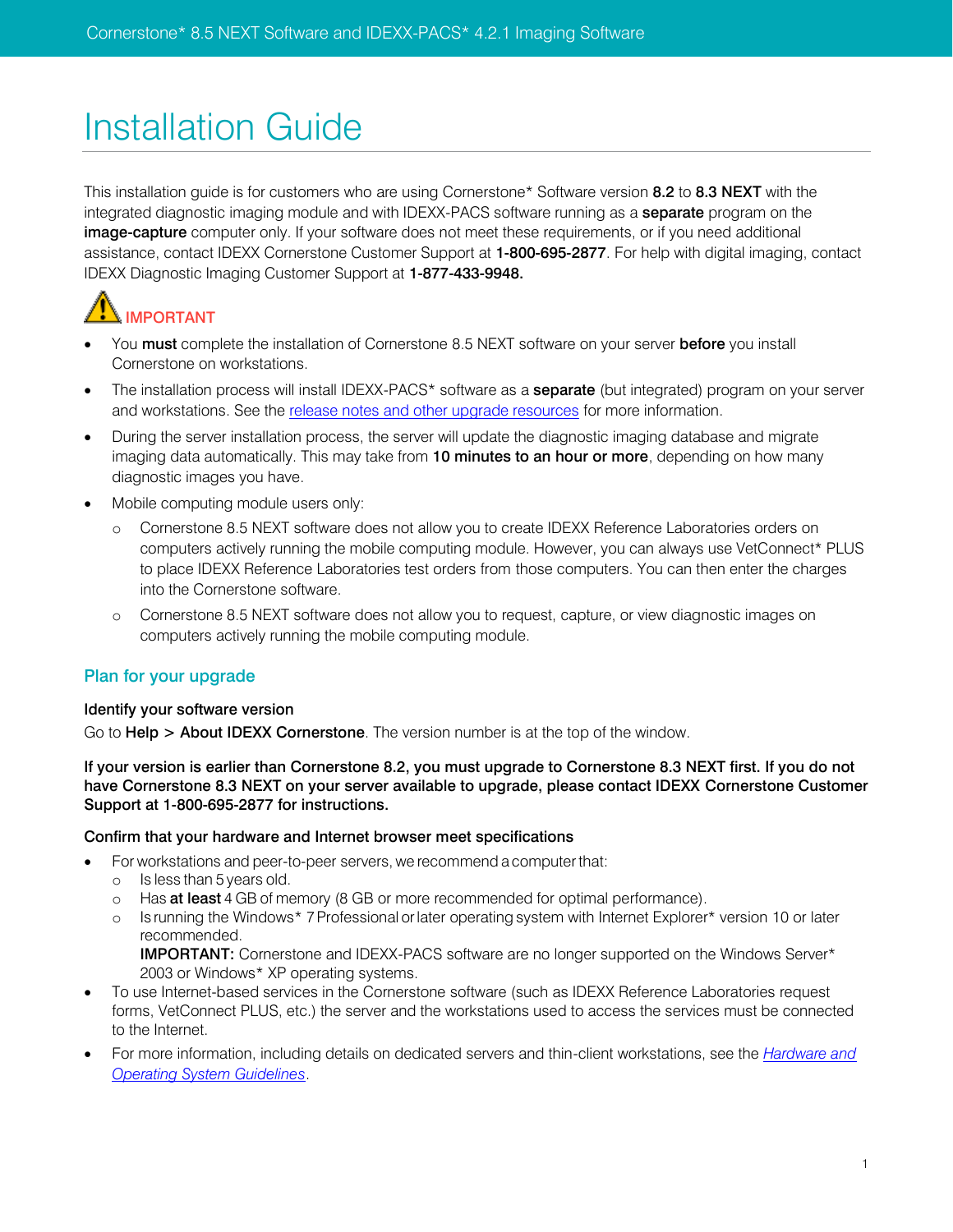### Estimate upgrade time

The time required to upgrade ranges from about 60 minutes to several hours, depending on database size, Cornerstone version, hardware, operating systems, and number of workstations. We recommend upgrading no more than three workstations at a time.

Time estimates:

- 20 minutes to upgrade the IDEXX-PACS image-capture computer.
- 1-3 hours to complete the Cornerstone and IDEXX-PACS upgrades on the server. Your server will migrate the IDEXX-PACS database, which will require more time compared to previous upgrades.
- **30 minutes** to upgrade the Cornerstone software on each workstation. You can upgrade three workstations at a time.
- 20 minutes to complete the IDEXX-PACS upgrade on each workstation where you want to view diagnostic images. You can upgrade 3 workstations at a time.

Tip: For IDEXX-PACS upgrades, you do not need to perform the upgrade on every workstation, just those where you want image viewing capability. You can always upgrade IDEXX-PACS at a later time, should you decide you need to view images on a particular workstation.

Note: The installation of IDEXX-PACS on the viewing stations is not required if you use IDEXX Web PACS for image viewing. IDEXX Web PACS includes a web-based DICOM\* viewer that allows you to view your images from any computer without installing software. To learn more, visit [idexx.com/discoverwebpacs](http://www.idexx.com/discoverwebpacs) or call 1-855-627- 6573.

#### Review and train on changes and enhancements in the new release

- Refer to the *[Cornerstone 8.5](http://www.idexx.com/upgrade4) NEXT with IDEXX-PACS 4.2.1 Release Notes* to familiarize yourself with the changes in the software. Share the *Release Notes* or the pertinent information with the staff who will use the updated features.
- If you're upgrading from Cornerstone version 8.3 (build 8.3.53) or later, you do not need to set up any new security settings for staff to use the features in the new version. Note: You may choose to set a new security option that restricts item deletion from the Patient Visit List.

# Prepare on day of upgrade

Here is the process you will follow to prepare for and perform the upgrade:



#### Prepare mobile computers (if you use the mobile computing module):

If you are currently using Cornerstone 8.3 NEXT (build version 8.3.65), upgrade your mobile computers as described under "Upgrade your thick-client workstations and mobile computers."

Tip: Although mobile computers running Cornerstone 8.3 NEXT do not need to be synchronized first, for a smoother and more efficient upgrade, we recommend that you synchronize and undo all mobile computers before upgrading.

If you are currently using Cornerstone 8.3 Service Pack 5 (build version 8.3.61) or earlier, you must do the following:

CAUTION: Failure to follow the standard synchronization recommendations on all mobile devices before upgrading from a release earlier than Cornerstone 8.3 NEXT (build version 8.3.65) will result in permanent data loss.

- 1. Bring all mobile computers into the practice.
- 2. Synchronize each mobile computer.
- 3. Remove each mobile computer from the Mobile Computing List by selecting Undo mobile computer.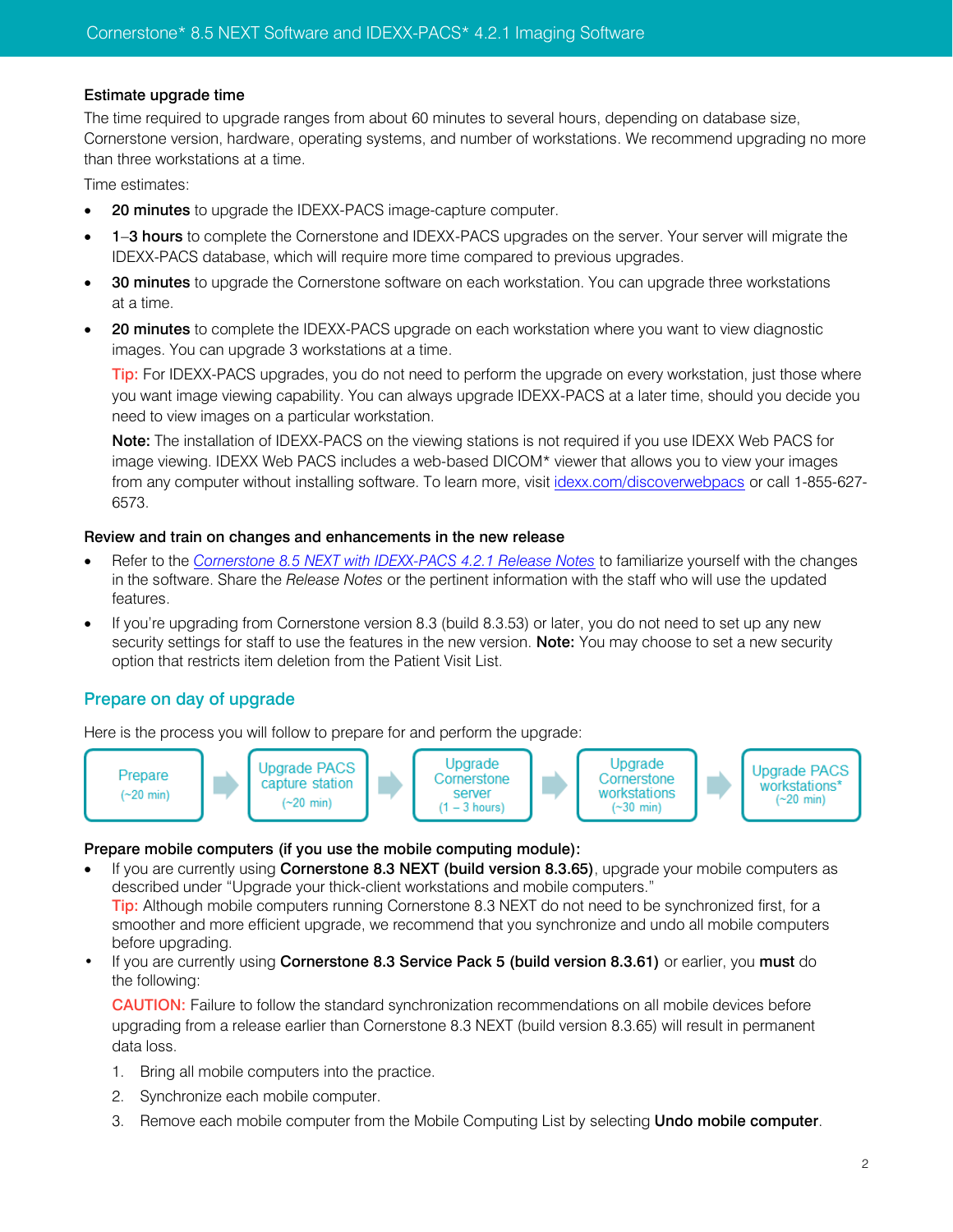- 4. At your practice, follow the instructions in the rest of this document to upgrade the Cornerstone software on your server and workstations (including workstations that had been mobile computers).
- 5. Start the Cornerstone software on each laptop or tablet, and then create the mobile computer.

# Get ready

- 1. If you have an IDEXX VetLab\* Station connected to your Cornerstone software, shut it down.
- 2. If you are upgrading your system at the close of your business day, complete End of Day processing and system backup as usual.
- 3. Close all open programs, including IDEXX-PACS and Cornerstone software, on all computers. Restart and log in to all computers with Cornerstone software installed, including the server and image-capture workstation.
- 4. Close or disable any programs that might block the upgrade, including:
	- Antivirus programs—unless your antivirus software is Trend Micro\*, purchased from and configured by IDEXX (i.e., leave Trend Micro running).
	- Any server-based programs, such as QuickBooks\*.
	- Any programs that run a database.

You're ready to start the upgrade process.

# Upgrade your software

#### Determine your IDEXX-PACS software version

In the IDEXX-PACS Home window on the image-capture station, click Help  $\mathbb{R}$  > About IDEXX Capture. If your version is 4.2.1 or later, you do not need to upgrade the IDEXX-PACS software. Continue with "Upgrade the Cornerstone Server," below.

#### Upgrade your IDEXX-PACS image-capture station

- 1. On the IDEXX-PACS image-capture computer, shut down the database as follows:
	- a. Double-click the **Sybase**  $\mathbb{Z}$  icon in the lower right corner of your desktop.

**Tip:** You may need to click a small arrow  $\Box$  in the taskbar to find the icon.

- b. Click Shutdown.
- 2. Click **Upgrade Now** in the upgrade message on the computer, and then follow the prompts. The upgrade message appears only when an upgrade is available. OR

If the upgrade message has been closed, click Help  $\frac{1}{1}$  > Install Updates, and then click Install now to start the installation.

Tip: If the Install Updates command is inactive (gray), your IDEXX-PACS software is already up to date. Go to "Upgrade the Cornerstone server," below.

- 3. Reminder: When the upgrade is complete:
	- a. Restart the computer, and then start the IDEXX-PACS software. The software may take a moment or two to open the first time.
	- b. Follow the onscreen instructions to update the database and complete the upgrade.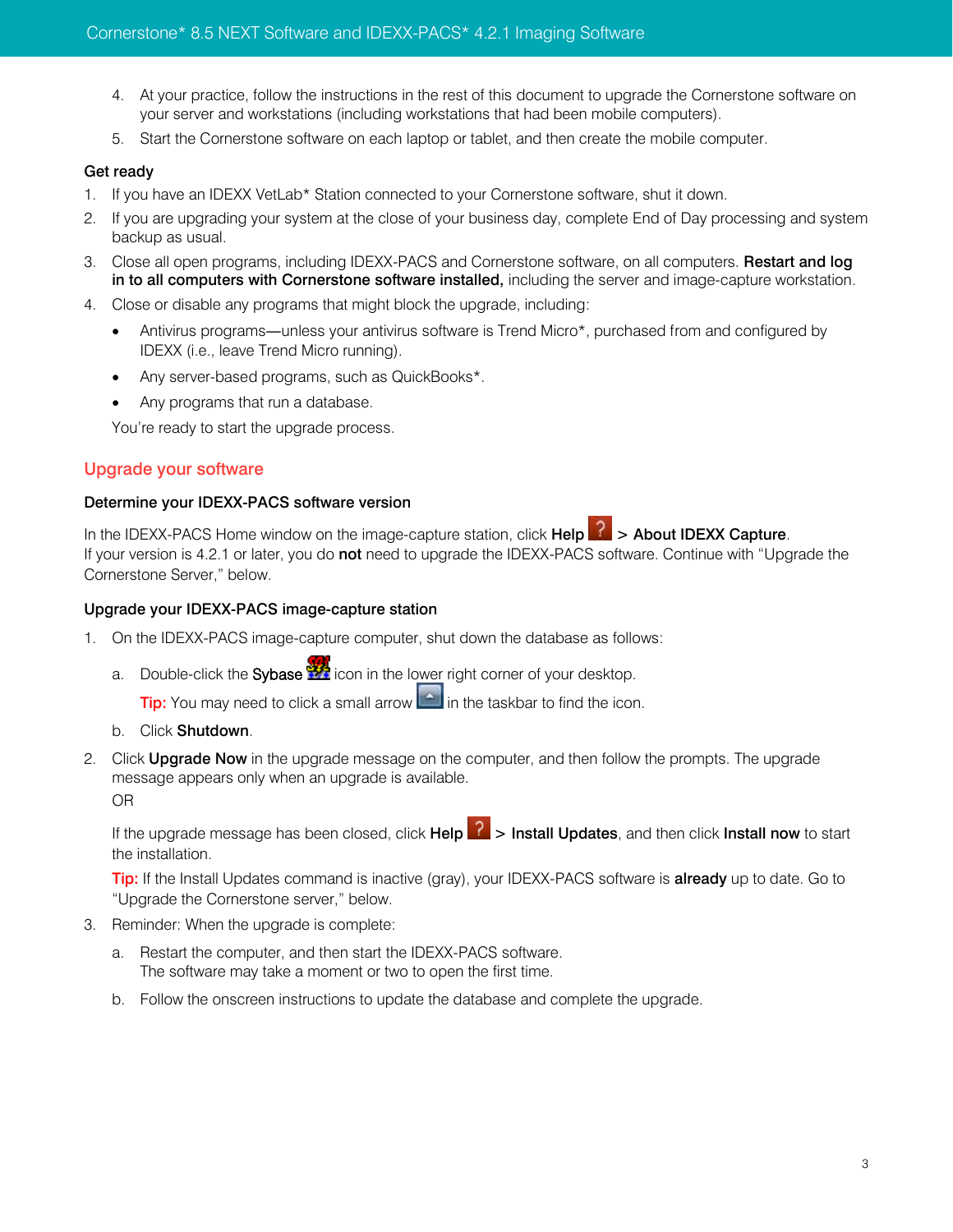### Upgrade the Cornerstone server

REMINDER: You must install the Cornerstone software on your server before you install it on workstations.

- 1. Restart your Cornerstone server, if you have not already done so, before continuing with the following steps. Note: If you have not installed the latest Windows updates, the updates will be installed while the computer is shutting down and restarting. This may add a few minutes to the restarting process.
- 2. After the server restarts, double-click the **Update Launcher** icon on the desktop (it may be labeled Service Pack Launcher).
- 3. In the first window, select the **second option** (to continue without restarting the server). Because you already restarted the server in step 1, you do not need to restart it now.
- 4. Follow the remaining prompts to complete the installation.
	- During the IDEXX-PACS software installation, several black command windows may appear and may initially appear to be paused. Do not close or type in these windows. Processes are continuing in the background.
	- Do not install Cornerstone software or start the IDEXX-PACS software on any workstation until the steps above are complete.
- 5. When the installation is complete, click Finish to restart the server. If the server does not restart automatically within a minute or so, restart it manually.
- 6. After the server has restarted, log on to the Windows operating system. The upgrade is finalized while Windows is restarting; this takes 5–10 minutes.
- 7. To start the Cornerstone software, double-click the Cornerstone icon on the desktop, or go to Start > Programs > Cornerstone > Cornerstone.
- 8. If you are upgrading from Cornerstone 8.3 or earlier and a signaturecapture device is connected to the server, check the device and reset it, if needed:
	- a. Go to Tools > Signature Capture Device, and click Test Connection.

# b. If the device is connected, click OK; if the device is not connected, note the current device and port number, and then continue with steps c and d.

- c. Change the device selection to **None**, and then click **OK**.
- d. Go to Tools > Signature Capture Device again, reset all values to the original settings from step b, and then click OK.

Note: After you complete the upgrade process, the Cornerstone database and IDEXX services (related background programs) will start automatically in the background whenever you start your Cornerstone server. You won't see anything happening, and no icon will appear in the Windows system tray. You don't need to click any icons on your desktop to start the database.

#### *If installing from a DVD:*

Insert the Cornerstone DVD into the DVD drive; installation usually starts automatically.

If the installation does not start automatically:

- 1. Click the Windows Start button and select Run.
- 2. Type the letter of the DVD drive followed by *:\Install Cornerstone.exe* (e.g., D:\Install Cornerstone.exe), and then click OK.
- 3. In the Cornerstone Update Available box, click Install.

Note: If a DVD drive is not available, you can install from a shared DVD drive on the network by running the setup.exe file.

Save time in the future! *Accept the terms of the IDEXX SmartService\* Agreement during the installation process. You will receive future upgrades automatically on your server.*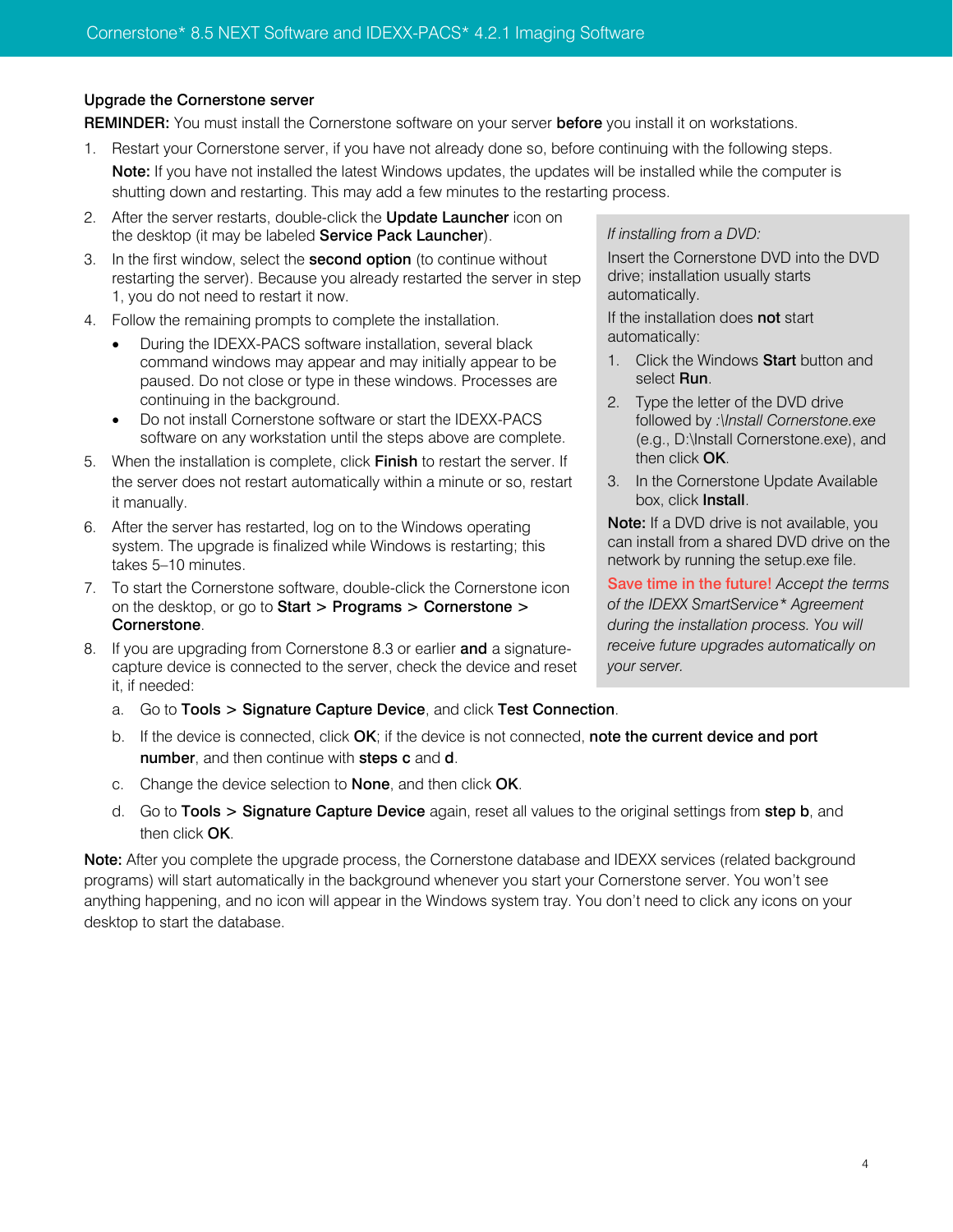### Check backup options for the IDEXX-PACS software

The IDEXX-PACS software, which is now running as a separate program, has its own image and data backup feature. If your current system backup includes image files, IDEXX recommends turning off the IDEXX-PACS image backup to save disc space.

Note: Your current system backup will not change. Your image files are stored in the same location and will be backed up us usual.

#### **To turn off the IDEXX-PACS image backup:**

- 1. Start the IDEXX-PACS software on your server.
- 2. In the IDEXX-PACS Home window, click Settings 3
- 3. On the left side of the System Settings window, click **Backup**.
- 4. In the **Backup Mode** drop-down list, select **Data Only** to have IDEXX-PACS back up data, but not images. Note: If your general system backup does not include images, contact your backup provider; or consider a cloud-based backup solution, such as IDEXX Web PACS.
- 5. In the Backup Location box, type the location on your computer or network where you want to store the backed up IDEXX-PACS data files.
- 6. (Optional) Set or change the Auto Backup settings as needed.
- 7. Click Save. For more information on backup options and settings, see the IDEXX-PACS online help.

#### Use your thin-client workstations and connected hardware and software

Once you have upgraded your Cornerstone server, you can use the Cornerstone software and the IDEXX-PACS software on any thin-client workstations in your practice, without any additional actions. You can also restart the IDEXX VetLab Station, if applicable.

#### Upgrade your thick-client workstations and mobile computers from the server

Before you upgrade your thick-client workstations and mobile computers, make sure you have completed the Cornerstone server upgrade as described above.

Complete the following steps on all thick-client Cornerstone workstations; up to three workstations can be updated at the same time.

Installing manually

You can also install the workstation software manually by navigating to the server's Install folder from the workstation, and then double-clicking setup.exe. To install manually, you must be logged on to the Windows operating system as an administrator. Contact Customer Support for administrator privileges if needed.

REMINDER: To use Install From Server, you do not need to be logged on as an administrator.

1. On the workstation, double-click the **Cornerstone** icon on the desktop, or go to Start > Programs > Cornerstone > Cornerstone to start Cornerstone.

The following message appears: *The Cornerstone server is running a more recent version of Foundation than this computer. An update was found on the server. Do you wish to install it now?*

2. Click Yes. The Cornerstone software closes, and the new version is installed automatically from the server using the Cornerstone Install from Server feature; you do not need to click through the usual installation wizard windows.

Note: If you click No when asked if you want to install the update, the Cornerstone software closes. The Cornerstone software will not run on the workstation until the system detects that the workstation version matches the server version.

3. When the installation window states that the update is finished, click Reboot Now to restart the workstation.